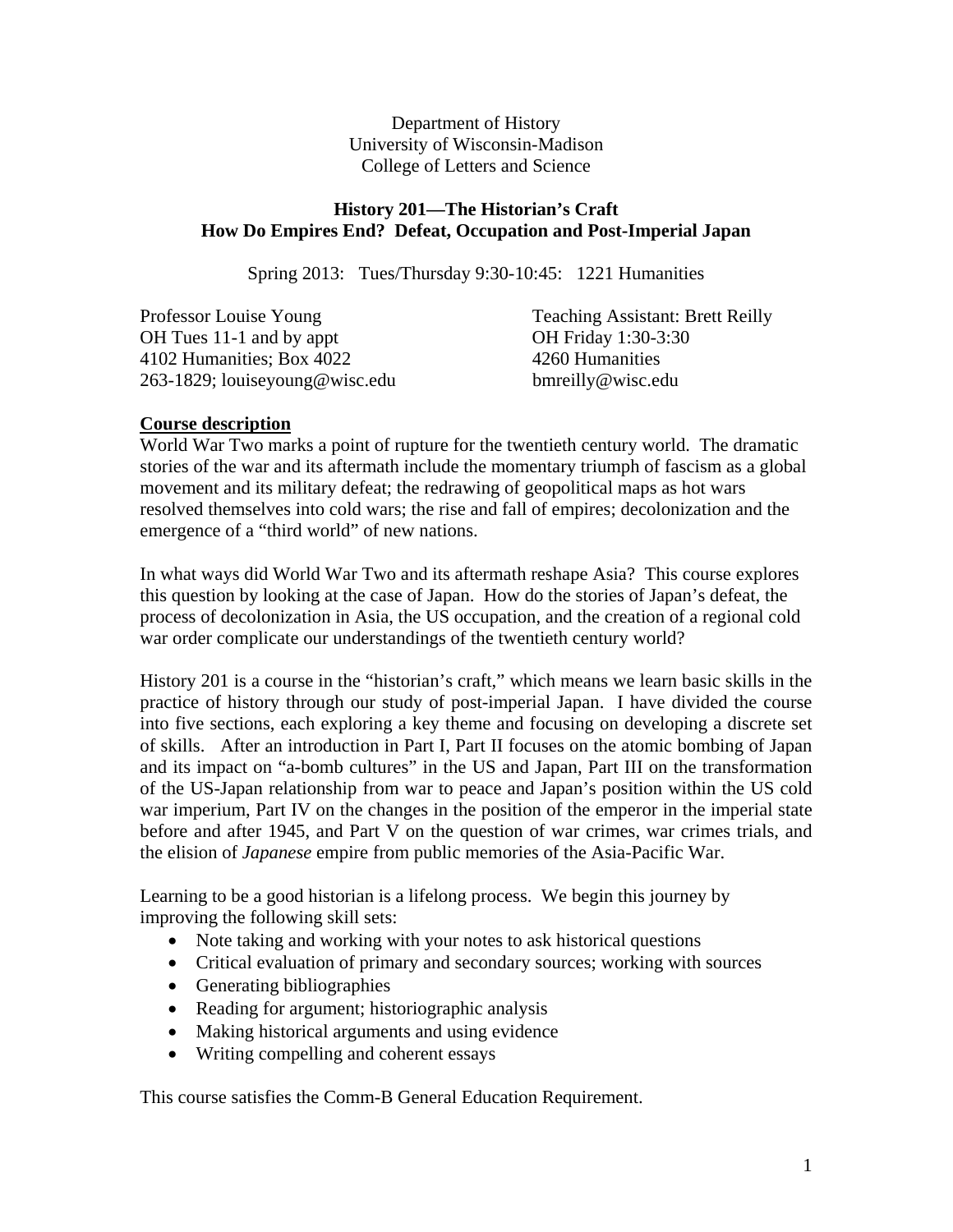### **Requirements and grading**

- Lecture attendance and participation 10%
- Discussion attendance and participation 20%
- Quizzes 15%
- In-class essays 5%
- Assignment #1: Research journal 5%
- Assignment #2: Primary source exercise 5%
- Assignment #3: Secondary source exercise 5%
- Assignment #4: Book review 5%
- Assignments #5--#8: Historical essay 30% (#5: research proposal 5%; #6: thesis and argument outline 5%; #7: first draft 10%; #8: final draft 10%)

### **Readings**

The following required texts have been ordered for purchase at the University Book Store:

John Dower, *Embracing Defeat* Yuma Totani, *The Tokyo War Crimes Trial*  Mary Lynn Rampolla, *A Pocket Guide to Writing in History* 

Books for assignments #2 and #4 are also available for purchase at the UBS (see list on page 12). Since you will be working with only a selection of these books, please wait until we discuss the assignment to make these book purchases.

All other assigned readings are available in a coursepack for purchase from the Humanities Copy Center.

### **Absences**

Attendance to both lecture and section is crucial for the success of this class—not just for your own success, but also for the success of your classmates and instructors. Please be respectful and responsible to all of us. Of course, we sometimes fail to meet our best intentions. You are permitted 3 unexcused absences over the course of the semester. (In case of illness or emergency, your absence will be excused.) After that, each time you skip class your final grade will be knocked down by 2% (e.g. 94 to 92). You are responsible for making up missed material.

We will take attendance at all class meetings.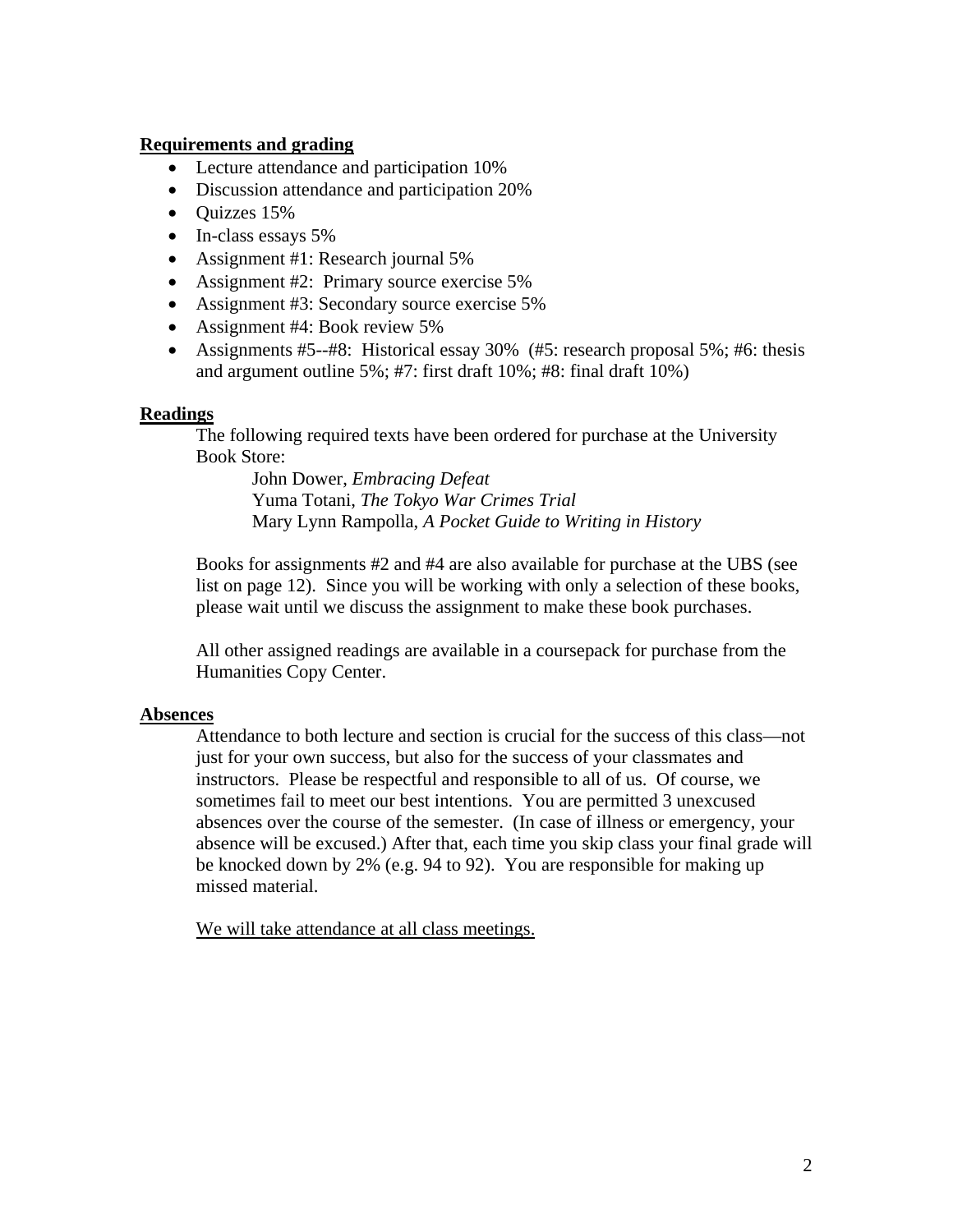# **Reading Assignments at a Glance**

|           | <b>Part I: Frameworks</b> (Weeks 1-2)                                                                                                                                                                       |
|-----------|-------------------------------------------------------------------------------------------------------------------------------------------------------------------------------------------------------------|
|           | John Dower, Embracing Defeat, 33-202                                                                                                                                                                        |
|           | <b>Part II: Sources</b> (Weeks 3-5)                                                                                                                                                                         |
|           | John Hersey, Hiroshima OR NAKAZAWA Keiji, Barefoot Gen, Vol. 1                                                                                                                                              |
|           | Barton Bernstein, "introduction," The Atomic Bomb: the Critical Issues,<br>vii-xix $(CP \# 1)$                                                                                                              |
|           | Laura Hein and Mark Selden, Living with the Bomb: American and<br>Japanese Cultural Conflicts in the Nuclear Age, introduction and essays<br>by YUI Daizaburo and ASADA Sadao, 1-34, 52-72, 173-201 (CP #2) |
|           | William Tsutsui, Godzilla on My Mind, 13-42 (CP #3)                                                                                                                                                         |
| $\bullet$ | Edward Linenthal, "Anatomy of a Controversy," in History Wars: The<br>Enola Gay and Other Battles for the American Past, ed., Edward T<br>Linenthal and Tom Engelhardt, 1-62 (CP #4)                        |
|           | Paul Boyer, By the Bomb's Early Light, 3-26 (CP #5)                                                                                                                                                         |
|           | <b>Part III: Perspectives</b> (Weeks 6-8)                                                                                                                                                                   |
|           | John Dower, Embracing Defeat, 203-276.                                                                                                                                                                      |
|           | Harry Wray and Hilary Conroy, Japan Examined: Perspectives on                                                                                                                                               |
|           | Modern Japanese History, XI: The Allied Occupation: How Significant<br>Was It?, 331-364. (CP #6)                                                                                                            |
| $\bullet$ | Carol Gluck, "Entangling Illusions—Japanese and American Views of the<br>Occupation," in Warren Cohen, ed., New Frontiers in American-East<br>Asian Relations 169-236. (CP #7)                              |
|           | Your book review book. Choose ONE of Sarah Kovner, Occupying<br>Power, Howard Schonberger, Aftermath of War, or Hiroshi KITAMURA,<br><b>Screening Enlightenment</b>                                         |
|           | <b>Part IV: Arguments</b> (Weeks 9-12)                                                                                                                                                                      |
|           | John Dower, Embracing Defeat, 277-442, 485-546.                                                                                                                                                             |
|           | Norma Field, In the Realm of a Dying Emperor, "Nagasaki: the Mayor",<br>177-266 (CP #8)                                                                                                                     |
|           | Carol Gluck, "The Past in the Present," in Postwar Japan as History, ed.<br>Andrew Gordon, 64-98. (CP #9)                                                                                                   |
|           | Part V: Writing (Weeks 13-15)                                                                                                                                                                               |
| $\bullet$ | Yuma TOTANI, The Tokyo War Crimes Trial, 1-19, 78-97, 119-150, 218-<br>262                                                                                                                                  |
|           | John Dower, <i>Embracing Defeat</i> , 443-485                                                                                                                                                               |
|           | Takashi YOSHIDA, "A Battle over History: The Nanjing Massacre in<br>Japan," in The Nanjing Massacre in History and Historiography, ed.,<br>Joshua Fogel, 70-132 (CP #10)                                    |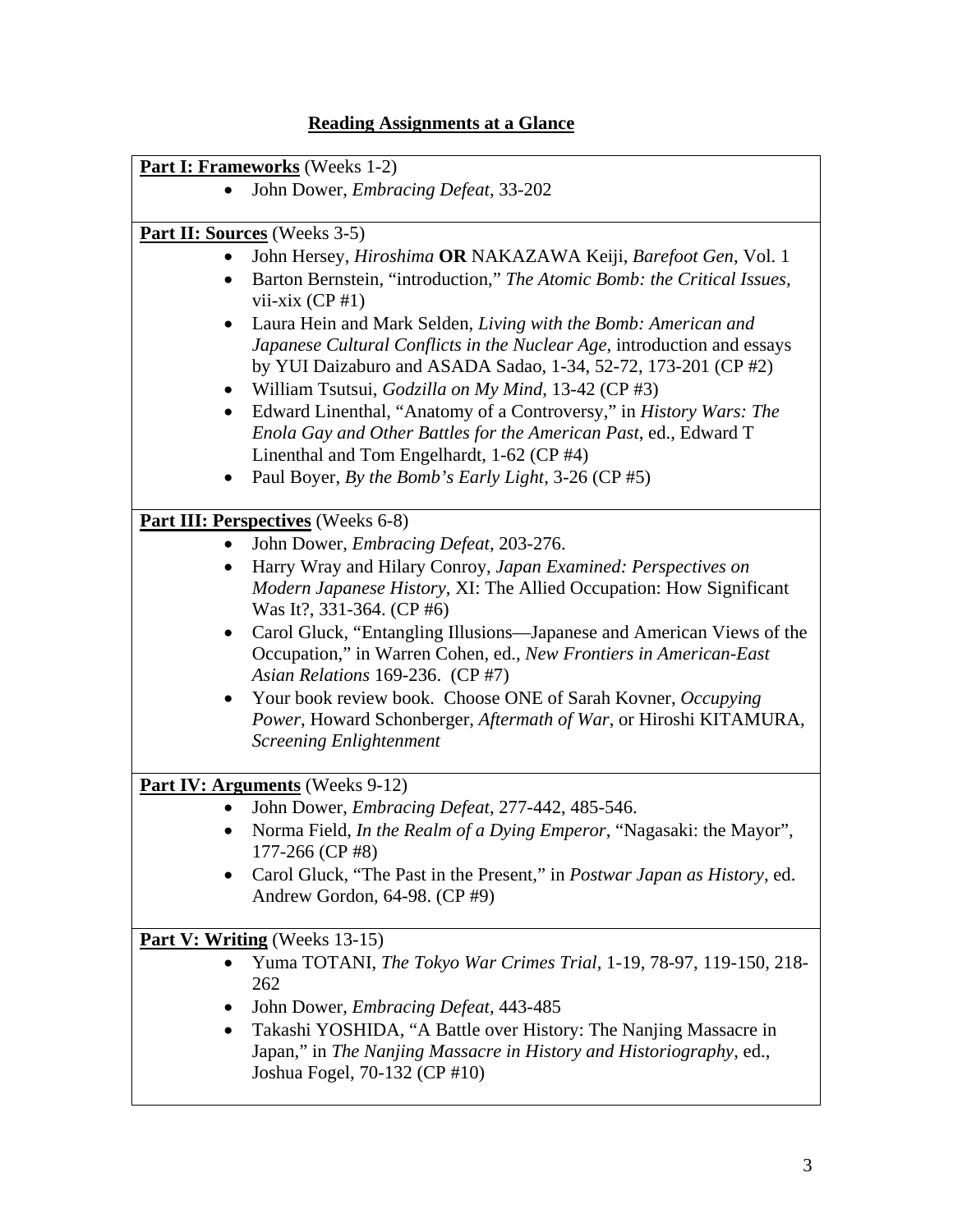| <b>Week</b>    | Date/day       | <b>Quizzes</b>                 | <b>In-class Essays</b>                 | <b>Assignments</b>        |
|----------------|----------------|--------------------------------|----------------------------------------|---------------------------|
| 3              | Feb $5(T)$     | Part 1.<br><b>Frameworks</b>   |                                        | 1. Research<br>journal    |
| 5              | Feb 19 (T)     |                                | 1. Hellfire                            |                           |
|                | Feb $21(R)$    |                                | 2. Atomic Cafe                         | 2. Primary<br>source      |
| 6              | Feb $28(R)$    | Part 2.<br><b>Sources</b>      |                                        |                           |
| $\overline{7}$ | March $5(T)$   |                                |                                        | 3. Secondary<br>source    |
| 8              | March 14 $(T)$ |                                | 3. Japanese Version                    |                           |
| 9              | March $19(T)$  | Part 3.<br><b>Perspectives</b> |                                        |                           |
|                | March 21 $(R)$ |                                |                                        | 4. Book review            |
| 10             | April $4(R)$   |                                | 4. Japan's Peace<br>Constitution       |                           |
| 12             | April 16 (T)   |                                |                                        | 5. Research<br>proposal   |
|                | April 18 $(R)$ |                                | 5. Japan, the Emperor,<br>and the Army |                           |
| 13             | April 23 (T)   | Part 4.<br><b>Arguments</b>    |                                        |                           |
| 14             | April 29 $(T)$ |                                |                                        | 6. Thesis and<br>argument |
| 15             | May $7(T)$     |                                |                                        | 7. First draft            |
|                | May $9(R)$     | Part 5.<br><b>Writing</b>      |                                        |                           |
| <b>Finals</b>  | May $15(W)$    |                                |                                        | 8. Final draft            |

# **In-class Essays, Quizzes, & Assignments at a Glance**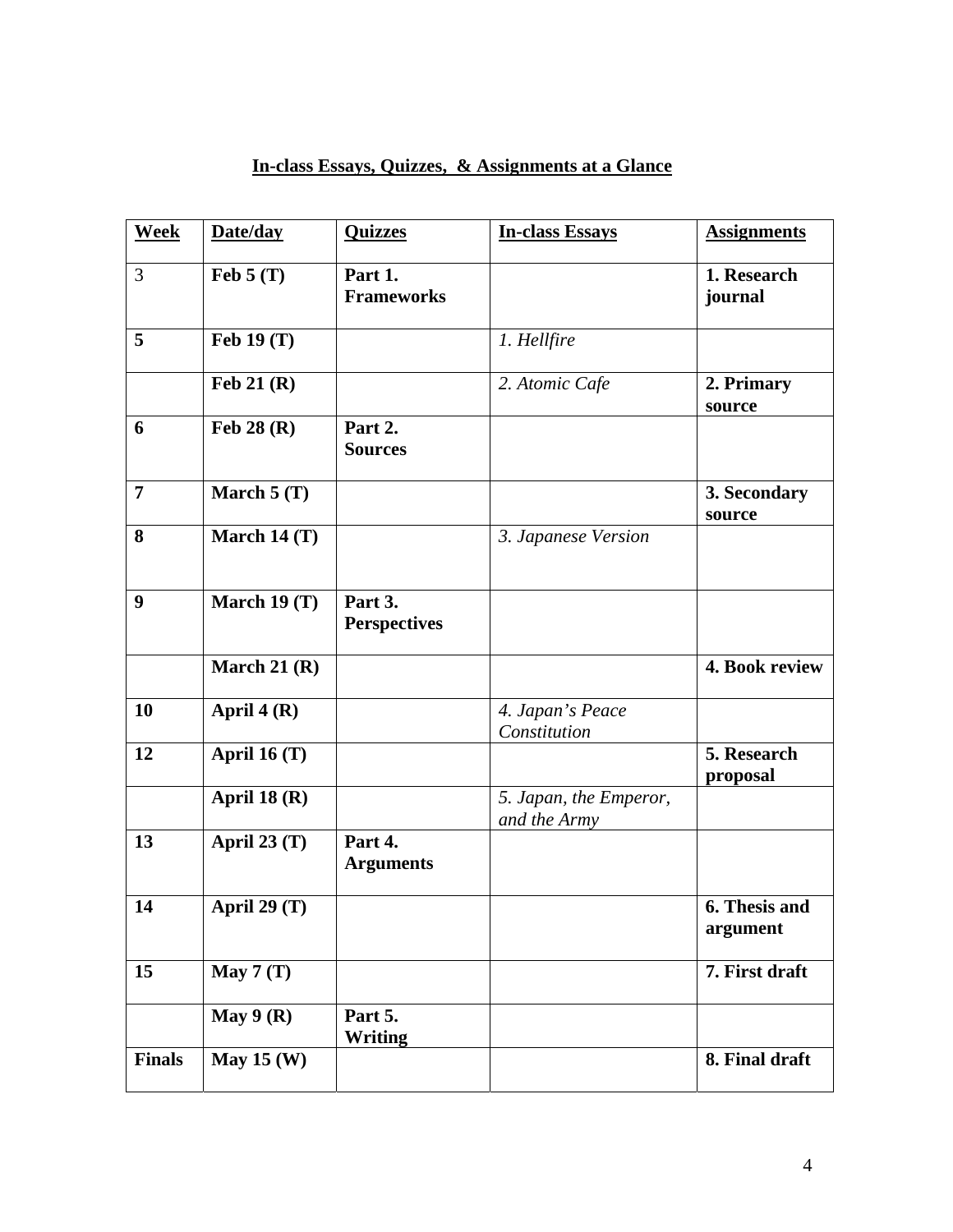## **Class schedule**

Classes will combine lecture, discussion, and other activities. Please complete the assigned readings before coming to class because they will be the basis for much of our discussion. The schedule will be adjusted as the semester progresses.

# Part I: **Frameworks**. Introductory content: An overview of the narrative arc of the course and key themes. Foundational skills: note taking and "notes-on-notes," asking good questions, identifying your research interests Read: John Dower, *Embracing Defeat,* 33-202

| Jan 22   | Lecture: "the world war two rupture: thinking with Japan";<br>overview of the syllabus;<br>Skills: the research journal                                                                                                |
|----------|------------------------------------------------------------------------------------------------------------------------------------------------------------------------------------------------------------------------|
| Jan 24   | Lecture: "the atom bomb and the end of the war in Asia";<br>Skills: taking notes and "notes-on-notes"; asking questions<br>Assignment #1. Go over research journal, turn in Feb 5 for<br>review.<br>Read: Dower, 33-86 |
| Jan $25$ | Section: introductions, syllabus review, setting the stage                                                                                                                                                             |
| Jan $29$ | Lecture: "the US Occupation and Japan's transition from<br>war to peace"<br><b>Skills:</b> Examine & critique lecture notes; asking questions<br>Read: Dower, 87-167                                                   |
| Jan 31   | Lecture: "Post-war and post-imperial Japan"<br>Skills: Working with your notes: write quiz questions;<br>from lecture questions to discussion questions to research<br>questions<br>Read: Dower, 168-202               |
| Feb 1    | Section: working with notes: lecture notes and reading<br>notes; asking questions.                                                                                                                                     |

### Part II: **Sources**

Theme: the atomic bombing of Japan, a-bomb cultures in America and Japan, and the nuclear age.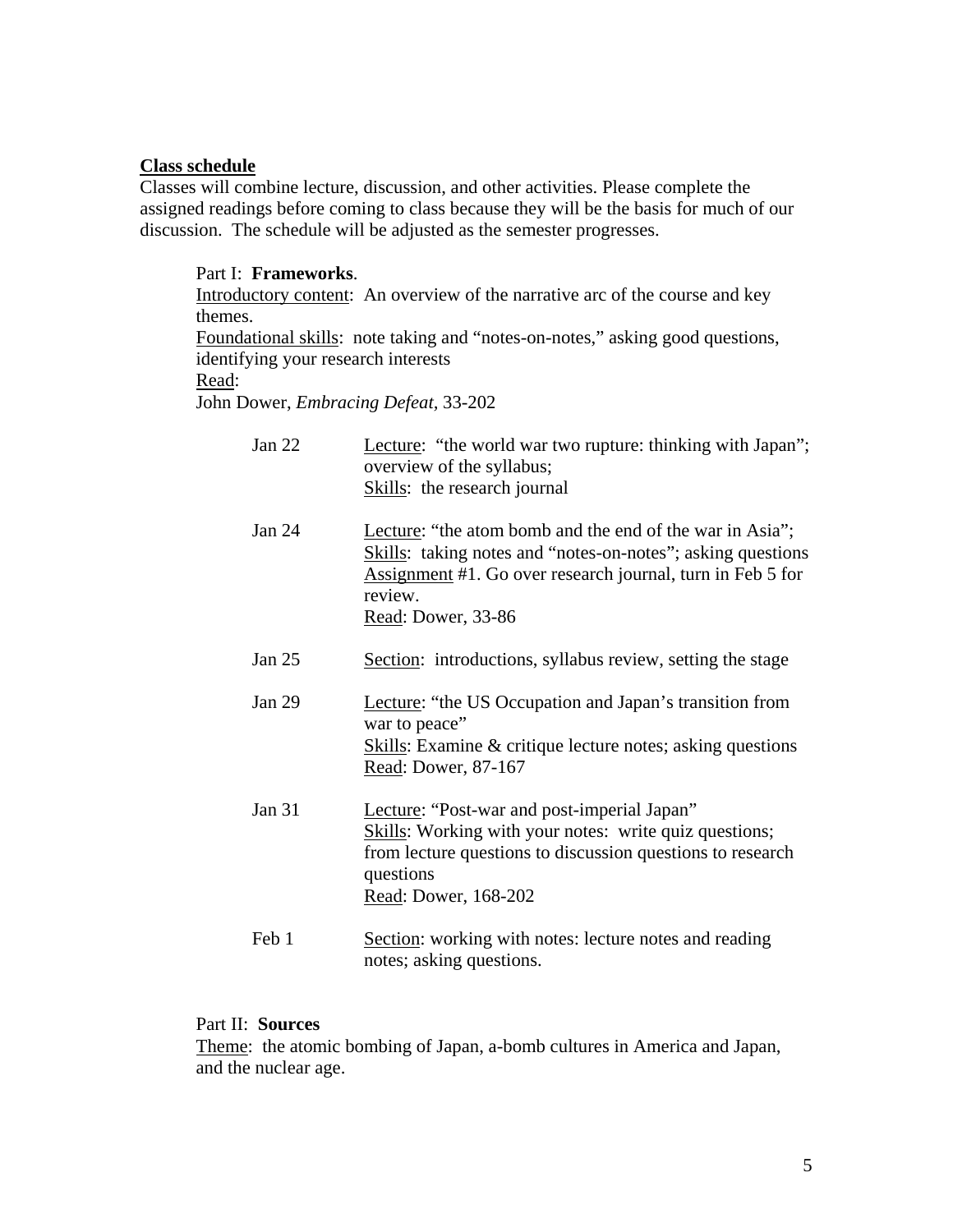Skills: distinguishing primary from secondary sources; critical evaluation of primary sources; mining secondary sources for research; generating bibliography

Read:

- John Hersey, *Hiroshima* OR Nakazawa Keiji, *Barefoot Gen*, Vol. 1
- Barton Bernstein, "introduction," *The Atomic Bomb: the Critical Issues*, vii-xix  $(CP \# 1)$
- Laura Hein and Mark Selden, *Living with the Bomb: American and Japanese Cultural Conflicts in the Nuclear Age*, introduction and essays by YUI Daizaburo and ASADA Sadao, 1-34, 52-72, 173-201 (CP #2)
- William Tsutsui, *Godzilla on My Mind*, 13-42 (CP #3)
- Edward Linenthal, "Anatomy of a Controversy," in *History Wars: The Enola Gay and Other Battles for the American Past*, ed., Edward T Linenthal and Tom Engelhardt, 1-62 (CP #4)
- Paul Boyer, *By the Bomb's Early Light*, 3-26 (CP #5)

| Feb 5  | <b>Quiz</b> on Part I<br>Lecture: "the decision to drop the bomb"<br>Skills: primary and secondary sources<br>Read: Bernstein, vii-xix (CP #1)<br><b>Assignment #1 due</b>                                                                                             |
|--------|------------------------------------------------------------------------------------------------------------------------------------------------------------------------------------------------------------------------------------------------------------------------|
| Feb 7  | Lecture: "a-bomb culture"<br>Skills: reading "outside in": working with reading<br>assignments for this section.<br>Read: Hein and Selden, 1-34, 52-72, 173-201 (CP #2)                                                                                                |
| Feb 8  | Section: pick books for assignments #2 and #4 (balance<br>within sections); introduction to secondary sources (work<br>with readings for Part II)                                                                                                                      |
| Feb 12 | Movie: Gojira<br>Read: Tsutsui, 13-42 (CP #3)                                                                                                                                                                                                                          |
| Feb 14 | Lecture: range and types of primary sources; Hiroshima<br>and Barefoot Gen<br>Skills: evaluating sources (Gojira); sources and arguments;<br>making claims.<br>Assignment #2. Go over primary source exercise, due in<br>class Feb 21<br>Read: Hersey or Nakazawa, all |
| Feb 15 | Section: introduction to primary sources; working with<br>Hiroshima and Barefoot Gen                                                                                                                                                                                   |
| Feb 19 | Documentary: Hellfire                                                                                                                                                                                                                                                  |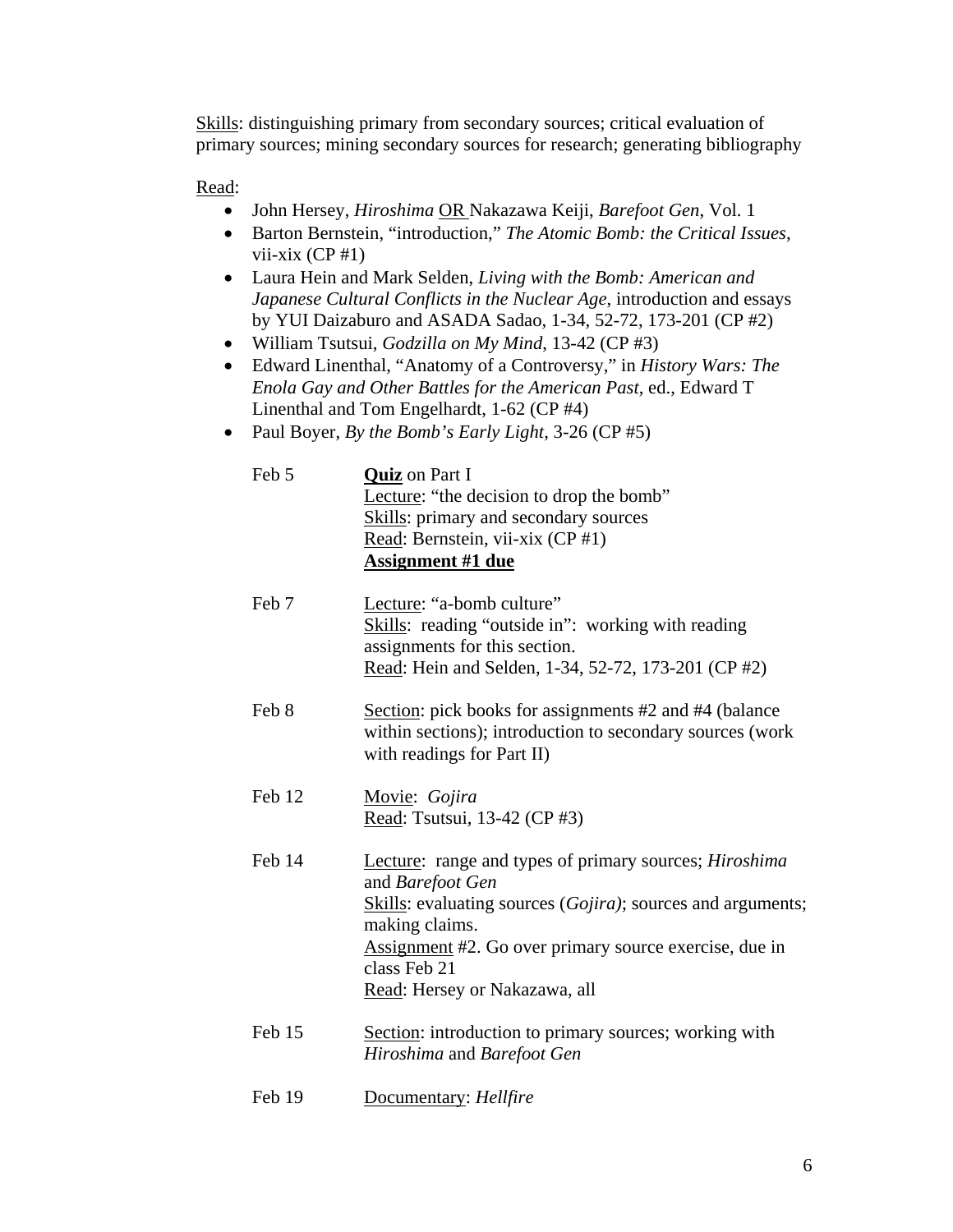**In-class essay** I: one page summary and response, post to class discussion list Read: Linenthal, 1-62 (CP #4)

- Feb 21 Documentary: *Atomic Café* **In-class essay** II: one page summary and response, post to class discussion list Read: Boyer, 3-26 (CP #5) **Assignment #2 due**
- Feb 22 Section: compare American and Japanese a bomb cultures; work with in class essays; prep group presentations
- Feb 26 Group presentations: comparing a-bomb cultures Discussion: a-bomb cultures, American and Japanese; the importance of analyzing sources in context and in comparison with other sources; differences between understanding the atomic bomb from an American or Japanese or comparative context. Skills: Using secondary sources: how to "mine" a book for keywords & search terms; what you can tell from a title; generating reading lists for research. Use a chapter from Dower as example. Assignment #3. Go over secondary source exercise, due in class March 5

# Part III: **Perspectives**

Theme: the US-Japan relationship

Skills: evaluating secondary sources; bias & "presentism"; historical method; reading for argument

Read:

- John Dower, *Embracing Defeat*, 87-276.
- Harry Wray and Hilary Conroy, *Japan Examined: Perspectives on Modern Japanese History*, XI: The Allied Occupation: How Significant Was It?, 331-364. (CP #6)
- Carol Gluck, "Entangling Illusions—Japanese and American Views of the Occupation," in Warren Cohen, ed., *New Frontiers in American-East Asian Relations* 169-236. (CP #7)
- Your book review book: choose one of the following:

Feb 28 **Quiz** on part II. Lecture: "what is historiography? Three approaches to the US Japan Relationship" Skills: evaluating secondary sources, work with books review books. Assignment #4. Book review, due March 21.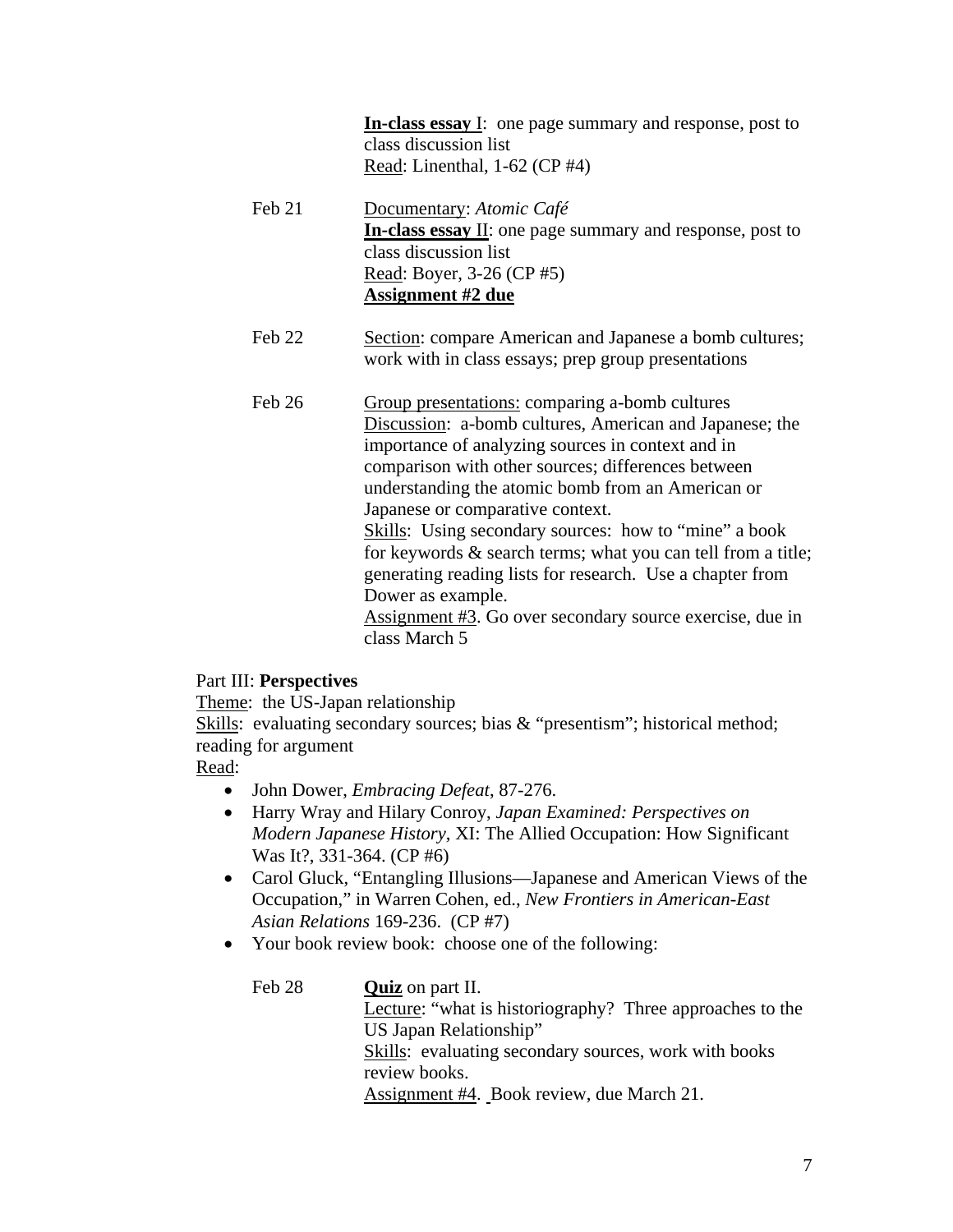|          | Read: Wray and Conroy, 331-364 (CP #6)                                                                                                                                                                                                           |
|----------|--------------------------------------------------------------------------------------------------------------------------------------------------------------------------------------------------------------------------------------------------|
| Feb 29   | Section: evaluating secondary sources, work with book<br>review books                                                                                                                                                                            |
| March 5  | Lecture: "history-writing on the occupation in America and<br>Japan"<br><b>Skills:</b> Identify bias and presentism, work with book<br>review books.<br>Read: Gluck, 169-236 (CP #7)<br><b>Assignment #3 due</b>                                 |
| March 7  | Lecture: "economic and cultural miracles"<br>Skills: reading for argument, work with book review books.<br>Writing book reviews in history: a basic template.                                                                                    |
| March 8  | Section: writing book reviews                                                                                                                                                                                                                    |
| March 12 | Lecture: "who are the protagonists of history? Bureaucrats,<br>pan-pan girls, and talking heads"<br>Skills: Identifying and evaluating historical method, work<br>with book review books.<br>Read: Dower, 203-276                                |
| March 14 | Documentary: The Japanese Version<br>In class essay III: Write a critical review of the<br>documentary. When was this documentary made? What<br>"presentism" does it reflect? What are the strengths and<br>shortcomings? Post to class website. |
| March 15 | Section: peer evaluation of documentary review                                                                                                                                                                                                   |

# Part IV: **Arguments**

Theme: The Old and the New Japan: Emperor as symbol and substance Skills: Reading for argument; making arguments; evidence backed arguments Read:

- John Dower, *Embracing Defeat*, 277-442, 485-546.
- Norma Field, *In the Realm of a Dying Emperor*, "Nagasaki: the Mayor", 177-266 (CP #8)
- Carol Gluck, "The Past in the Present," in *Postwar Japan as History*, ed. Andrew Gordon, 64-98. (CP #9)

| March 19 | <b>Quiz</b> on Part III                                 |
|----------|---------------------------------------------------------|
|          | Lecture: "the emperor and the emperor system"           |
|          | Discussion: What is Dower's argument about the emperor? |
|          | Read: Dower, 277-345                                    |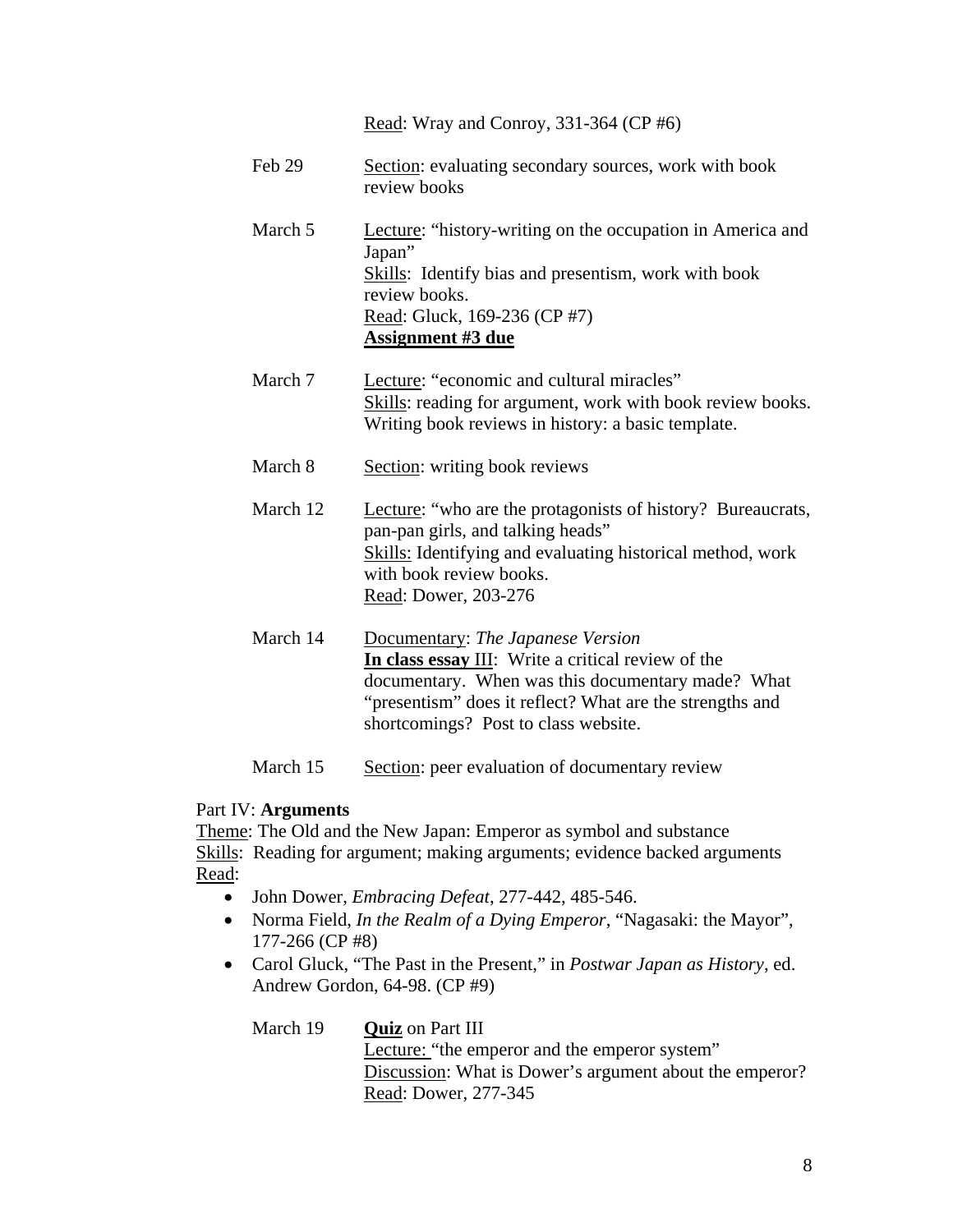| March 21 | Exercise: thesis statement and outline of Tuesday lecture<br>Discussion: book reviews, different arguments, use of<br>evidence.<br>Read: Dower, 346-373<br><b>Assignment #4 due</b>                                                        |
|----------|--------------------------------------------------------------------------------------------------------------------------------------------------------------------------------------------------------------------------------------------|
| March 22 | <b>NO SECTIONS</b>                                                                                                                                                                                                                         |
| April 2  | Lecture: "The Meiji Constitution/ the Peace constitution"<br>Skills: arguments and evidence. Work with two<br>constitutions, make arguments about position of emperor.<br>Read: Dower, 374-442                                             |
| April 4  | Documentary: Japan's Peace Constitution<br>In class essay IV: What is the central argument of the<br>documentary? What evidence is used to back it up? Post<br>to class website                                                            |
| April 5  | Section: working with evidence; discuss in class essays                                                                                                                                                                                    |
| April 9  | Lecture: the research proposal and hypothesis.<br>Discussion: working with topics and arguments.<br>Assignment #5: research proposal and hypothesis, due<br>April 16                                                                       |
| April 11 | Lecture: Public memory and war responsibility debates<br>Skills: the "so what question"; significance. Work with<br>student topics<br>Read: Field, 177-226 (CP #8)                                                                         |
| April 12 | Section: research proposals: drafting assignment #5                                                                                                                                                                                        |
| April 16 | Lecture: Myths of "postwar" and the new transwar history<br>Skills: the "so what question", again; lessons of the past.<br>Work with student topics<br>Read: Gluck, 64-98 (CP #9)<br><b>Assignment #5 due</b>                              |
| April 18 | Documentary: Japan, the Emperor, and the Army<br>In class essay $V$ : What is the central argument of the<br>documentary? What is the "so what" question? What is<br>the take home message? Post to class website.<br>Read: Dower, 485-546 |

April 19 Section: research proposals: presentations and peer review;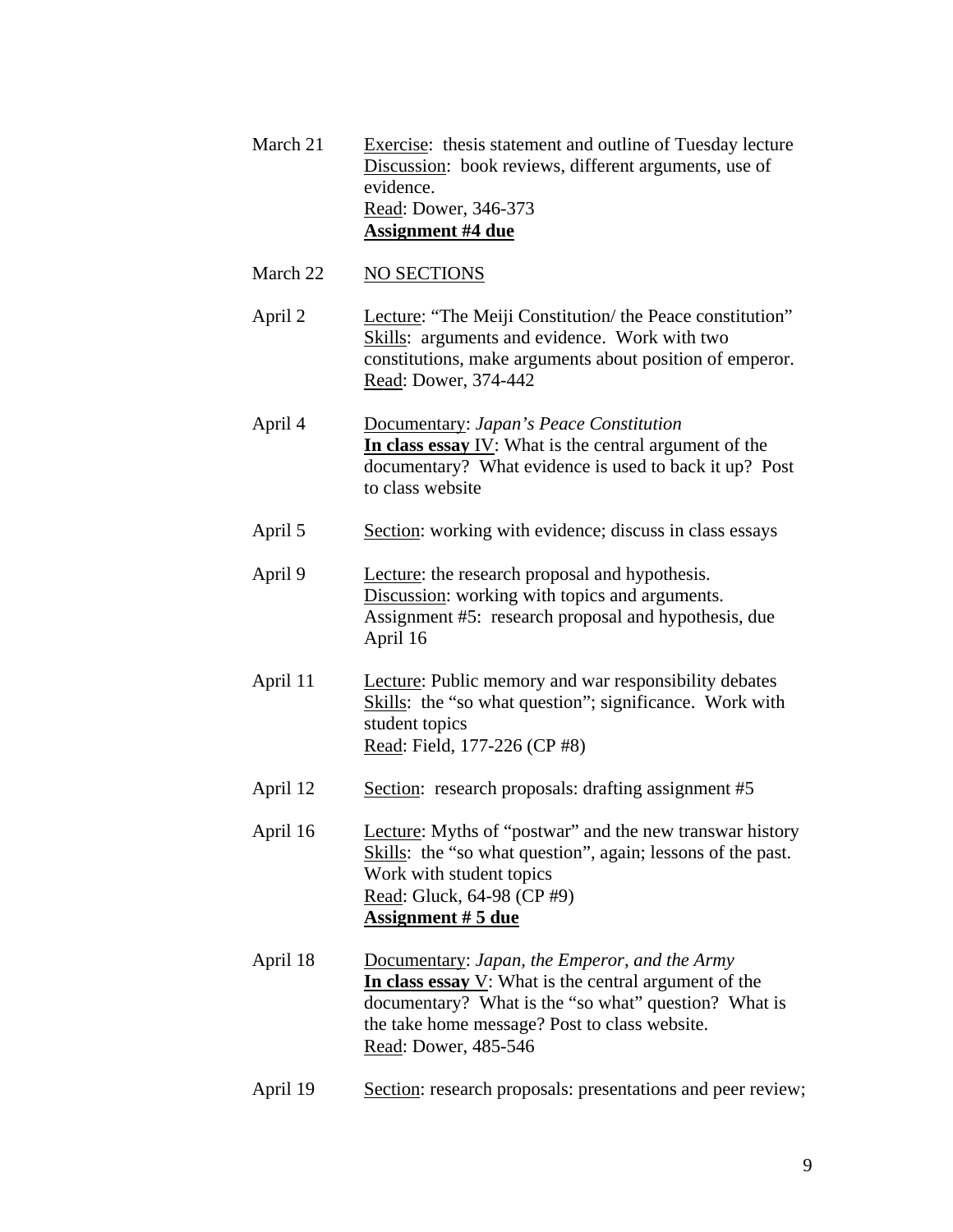# Part V: **Writing**

Theme: War Crimes and War Crimes Trials; post-colonial and post-imperial subjects in Asia

Skills: writing with outlines; revising with outlines

Read:

- Yuma TOTANI, *The Tokyo War Crimes Trial,* 1-19, 78-97, 119-150, 218- 262
- John Dower, *Embracing Defeat*, 443-485
- Takashi YOSHIDA, "A Battle over History: The Nanjing Massacre in Japan," in *The Nanjing Massacre in History and Historiography*, ed., Joshua Fogel, 70-132 (CP #10)

| April 23               | <b>Quiz</b> on Part IV.<br>Lecture: "what is historical memory?"<br>Skills: Thesis statement and argument outline/road map<br>Assignment #6: thesis and argument outline, due April 29                                                                                                         |
|------------------------|------------------------------------------------------------------------------------------------------------------------------------------------------------------------------------------------------------------------------------------------------------------------------------------------|
| April 25               | Lecture: "international law and the war crimes trials"<br>Skills: in class work on student papers<br>Read: Totani, 1-19, 78-97, 119-150, 218-262                                                                                                                                               |
| April 26               | Section: work on thesis and argument outlines                                                                                                                                                                                                                                                  |
| April 29               | Discussion: student thesis/ argument outlines<br><u>Assignment #6 due</u>                                                                                                                                                                                                                      |
| May 2                  | Lecture: "Nanjing Massacre – the trials and aftermath"<br>Discussion: Nanjing and the atom bomb in history and<br>Memory<br>Read: Yoshida, 70-132 (CP #10)                                                                                                                                     |
| May 3                  | Section: discussion: history and memory. How is this<br>issue reflected in treatments of war crimes and the Nanjiing<br>massacre? How does this issue come up in student papers?<br>What are the differences between the relationship of history<br>to memory with atomic bomb and war crimes? |
| May 7                  | Documentary: Nanjing - Memory and Oblivion<br><b>Skills:</b> reverse outlines<br><u>Assignment #7 due</u>                                                                                                                                                                                      |
| $M_{\odot}$ . $\Omega$ | $\sum_{i=1}^{n} a_i$                                                                                                                                                                                                                                                                           |

May 9 **Quiz** on Part V Group presentations: history and memory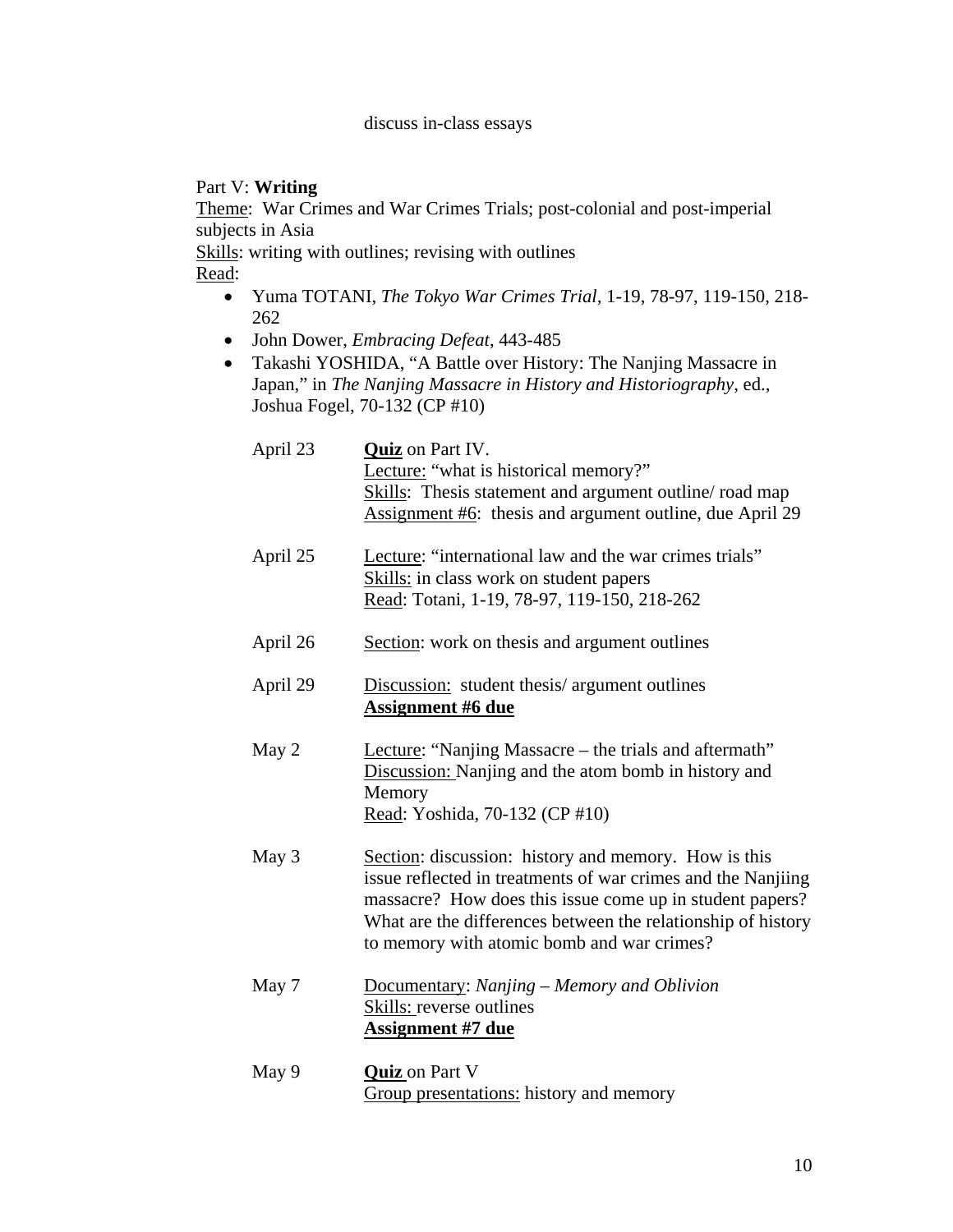Discussion: War crimes trial and history writing

May 10 Section: peer review of paper drafts; revising with outlines